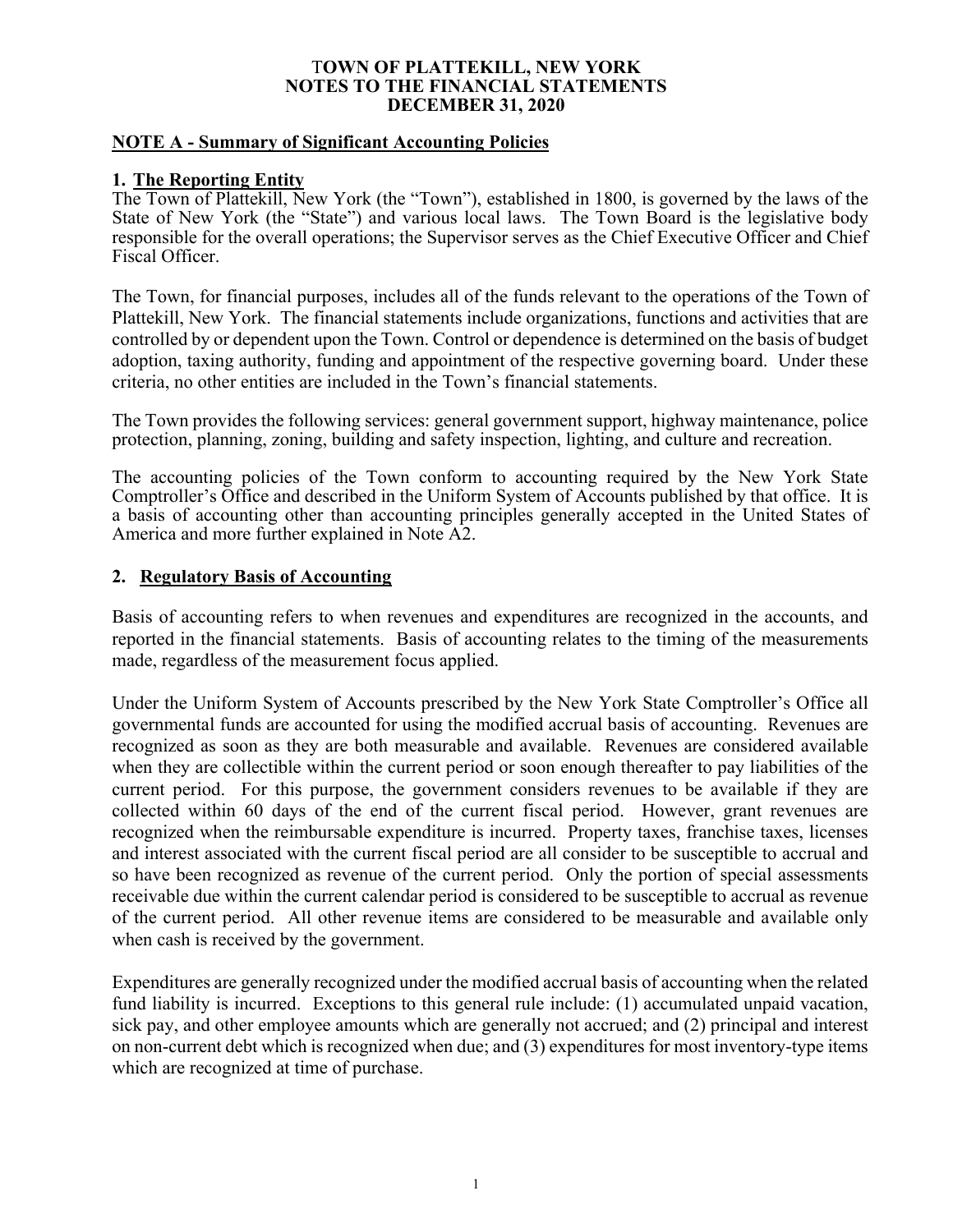## **NOTE A - Summary of Significant Accounting Policies (Continued)**

# **3. Fund Accounting**

The accounts of the Town are organized on the basis of funds, each of which is considered to be a separate accounting entity. The operations of each fund are accounted for by providing a separate set of self-balancing accounts, which are comprised of each fund's assets, liabilities, fund equity, revenues and expenditures. Government resources are allocated to and for individual funds based upon the purposes for which they are to be spent and the means by which spending activities are controlled. The various funds of the Town are grouped into two fund types, as follows:

# GOVERNMENTAL FUND TYPES

The accounting and reporting treatment applied to assets and liabilities associated with a fund are determined by its measurement focus. All governmental fund types are accounted for on a spending "financial flow" measurement focus. This means that only current assets and current liabilities are generally included on their balance sheets. Their reported fund balance (net current assets) is considered a measure of "available spendable resources." Governmental fund operating statements present increases (revenues and other financing sources) and decreases (expenditures and other financing uses) in net current assets. Accordingly, they are said to present a summary of sources and uses of "available spendable resources" during a period.

The *General Fund* is the government's primary operating fund. It accounts for all financial resources of the general government, except those required to be accounted for in another fund.

The *Highway Fund* is used to account for financial resources necessary to repair and maintain the roads within the Town.

The *Capital Projects Fund* is used to account for financial resources to be used for the acquisition or construction of major capital facilities other than those financed by propriety funds. The principal source of financing is from the sale of bonds or bond anticipation notes.

The *Lighting Funds* are used to record operation and maintenance transactions related to the Town's lighting districts. Revenue are derived from special district assessments.

 The *Drainage Funds* are used to record operation and maintenance transactions related to the Town's drainage districts. Revenue are derived from special district assessments.

# **4. Schedules**

Included in this report are schedules which are used to establish accounting control and accountability for Non-current Assets and Non-current Liabilities. These schedules are not "funds." They are concerned only with the measurement of financial position. They are not involved with the measurement of the results of operations.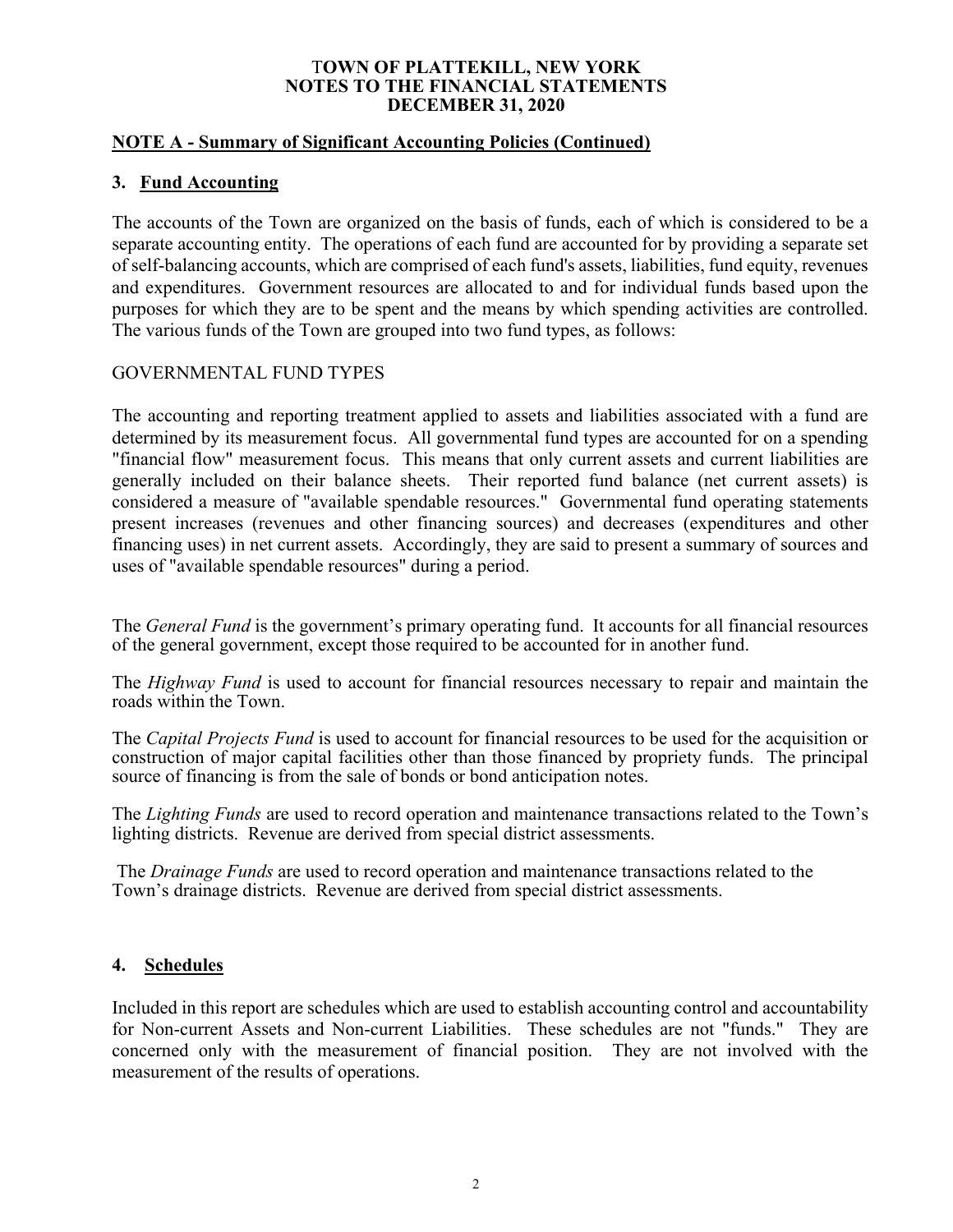# **NOTE A - Summary of Significant Accounting Policies (Continued)**

# **4. Schedules (Continued)**

### **Non-current Assets**

Non-current Assets includes real and personal property, otherwise known as "fixed assets" with an estimated useful of generally more than five years and an original cost of \$5,000. The Town depreciates its non-current assets.

### **Non-current Liabilities**

Because of their spending measurement focus, expenditure recognition for governmental fund types is limited to exclude amounts represented by non-current liabilities. Since they do not affect net current assets, such long-term amounts are not recognized as governmental fund type expenditures or fund liabilities until in the year due. Therefore, only that portion expected to be financed from expendable available financial resources is reported as a fund liability of a governmental fund. The remaining portion of such obligations is reported in the Non-current Liabilities schedule. Such non-current liabilities include long term debt, compensated absences amounts due employees in the future, the Town's proportionate share of the NYS Employee Retirement System net pension liability and post-employment benefits.

Deferred inflows related to the Town's proportionate share of the NYS Employee Retirement System retirement liability are also considered non-current liabilities of the Town.

# **5. Fund Balance Classification**

The following is a brief description of the five fund balance classifications, which are based primarily on the extent to which a government is bound to observe constraints imposed upon the use of resources reported in the governmental funds:

Nonspendable:

Amounts that cannot be spent in the current period either because of their form or because they must be maintained intact. Prepaid expenses are nonspendable assets because, by definition, the money has already been spent.

### Restricted:

Amounts that are subject to externally enforceable legal purpose restrictions imposed by creditors, grantors, contributors or laws and regulations of other governments or though constitutional provisions or enabling legislation. The Town has classified \$30,810 as restricted for the veterans committee and parade.

Various New York State statutes allow local governments to establish reserve funds for various purposes. Since the State regulates the establishment, funding and use of these reserves, the Town has classified the General reserve fund as restricted for the acquisition or improvement of building, equipment repairs and/or facilities in the amount of \$374,684.

# Committed:

Amounts that are subject to a purpose constraint imposed by a formal action of the government's highest level of decision making authority (the Town Board) before the end of the fiscal year. The same level of formal action is required to remove the constraint.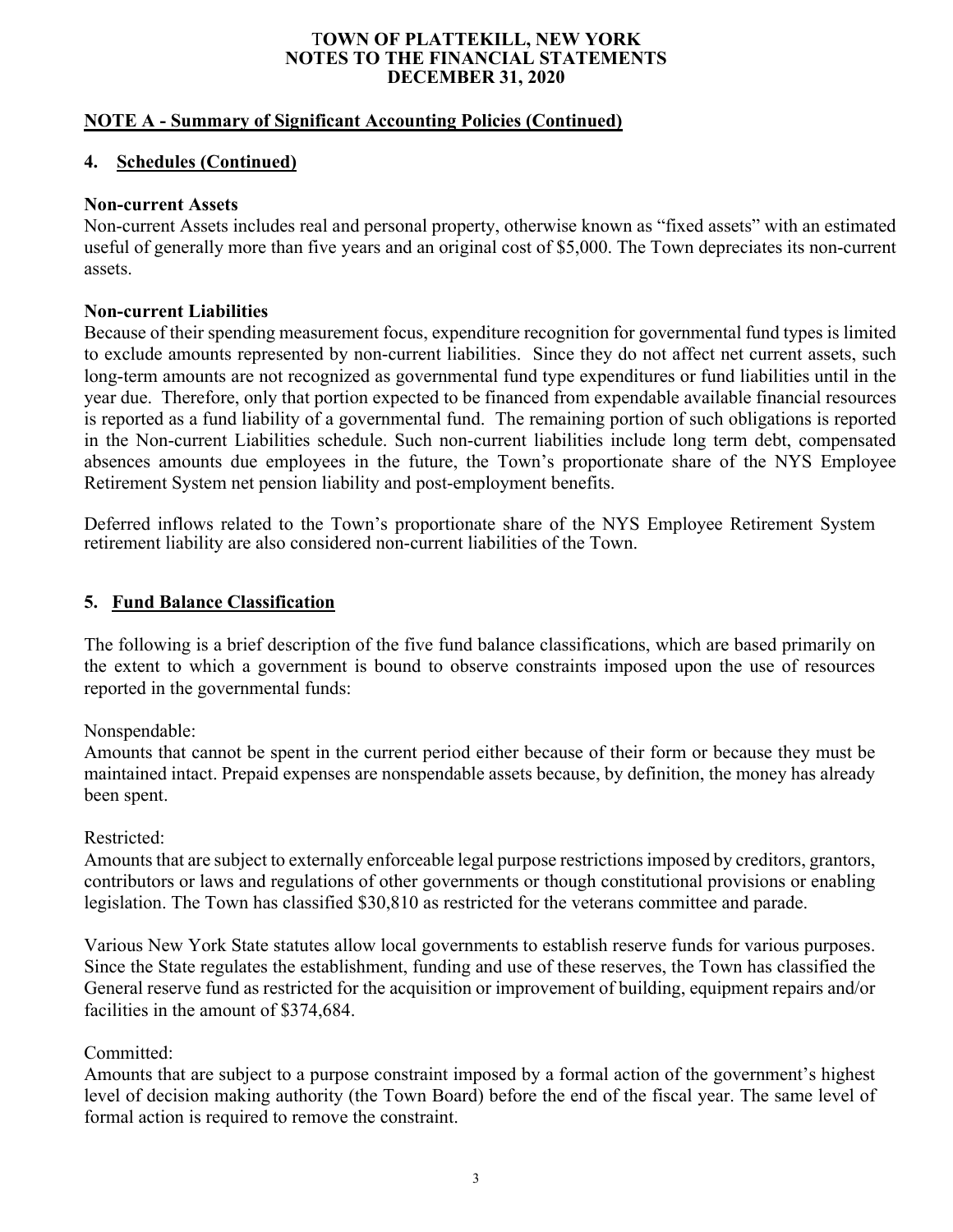# **NOTE A - Summary of Significant Accounting Policies (Continued)**

# **5. Fund Balance Classification (Continued)**

## Assigned:

Amounts that are subject to a purpose constraint that represents an intended use established by the government's highest level of decision making authority or by their designated body or official. The purpose of the assignment must be narrower than the purpose of the General Fund and, in funds other than the General Fund, assigned fund balance represents the residual amount of fund balance.

Unassigned:

Represents the residual amount of fund balance in the General Fund. In funds other than the General Fund, this should only be used to report a deficit balance.

# **6. Pervasiveness of Estimates**

The preparation of financials statements, in conformity with the basis of accounting required by the New York State Comptroller's Office and described in the Uniform System of Accounts published by that office, requires management to make estimates and assumptions that affect the reported amounts of financial statements and the reported amounts of revenues and expenses during the reporting period. Actual results could differ from those estimates. Estimates and assumptions are made in a variety of areas, including computation of other postemployment benefits, compensated absences, potential contingent liabilities and useful lives of long-lived assets.

### **7. Budgetary Data**

The Town's budget policies are as follows:

a. No later than October  $5<sup>th</sup>$ , the budget officer submits a tentative budget to the Town Board for the year commending the following January 1. The tentative budget includes proposed expenditures and estimated revenue as the means of financing for all funds.

- i.After public hearings are conducted to obtain taxpayers' comments, the governing body adopts the budget no later than November  $20<sup>th</sup>$ .
- ii.All modifications of the budget must be approved by the Town Board; however, the Town Supervisor is authorized to transfer certain budgeted amounts within the departments.

b. Encumbrance accounting, under which purchase orders, contracts and other commitments for the expenditure of monies are recorded for budgetary control purposes to reserve that portion of the applicable appropriations, is employed in all funds. Encumbrances are reported as assignments of fund balances since they do not constitute expenditures or liabilities. Expenditures for such commitments are recorded in the period in which the liability is incurred.

# **8. Property Taxes**

Town and County taxes are levied annually on January 1, and become a lien on that date. Taxes are collected during the period January 1 to January 31 at face value and from February 1 to March 31 with interest added. The Town Receiver of Taxes collects all real estate taxes for Town and County purposes. The Town receiver distributes the collected tax money to the Town prior to distributing the remaining balance collected to the County on June 1. The Town thereby is assured of 100% tax collection. Responsibility for the collection of unpaid taxes rests with the County.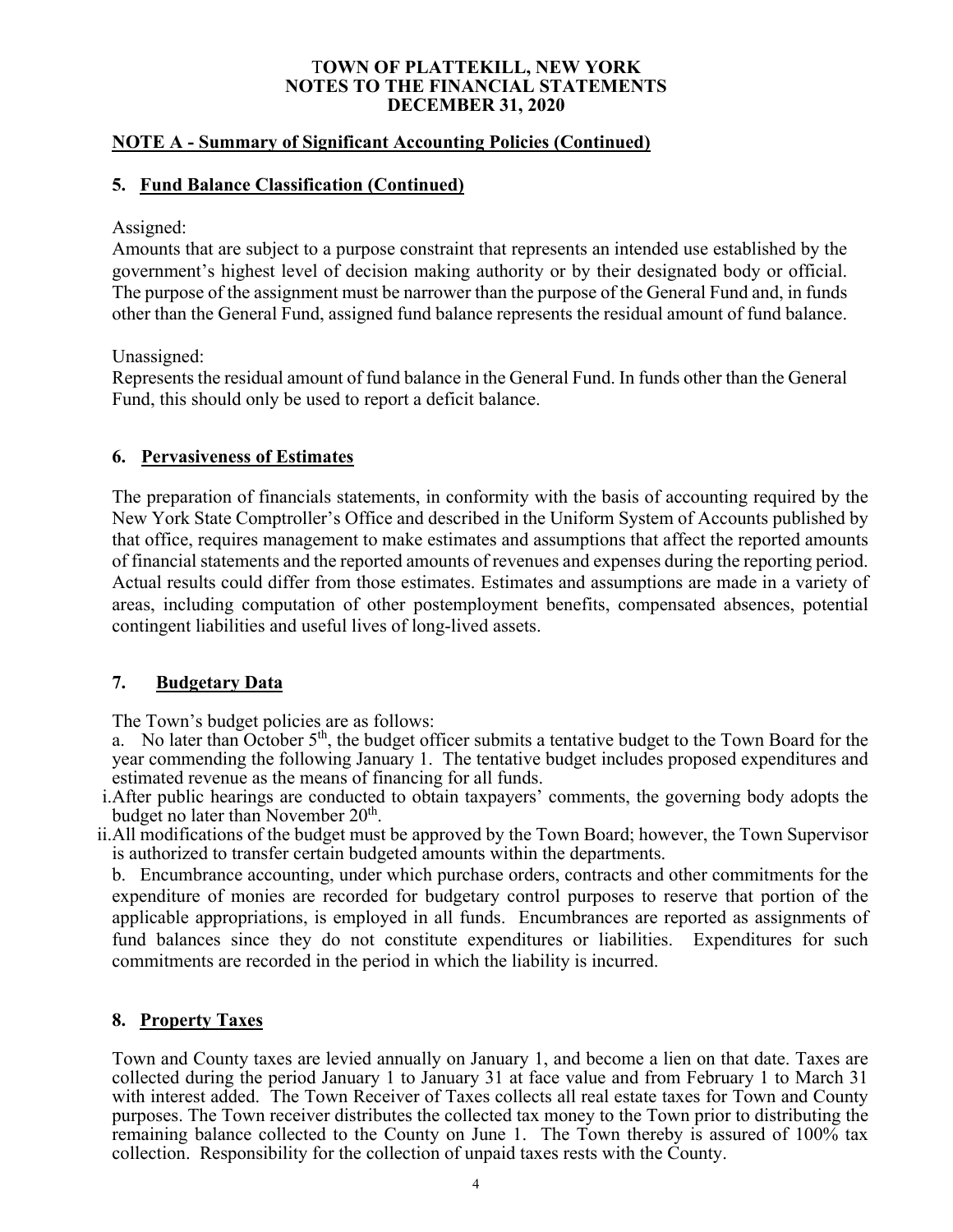# **NOTE A - Summary of Significant Accounting Policies (Continued)**

# **9. Cash and Investments**

The Town's investment policies are governed by State statutes. In addition, the Town has its own written investment policy. Town monies must be deposited in FDIC-insured commercial banks or trust companies located within the state. The Chief Fiscal Officer is authorized to use demand accounts and certificates of deposit. Permissible investments include obligations of the U.S. Treasury and U.S. Agencies, repurchase agreements and obligations of New York State or its localities.

Collateral is required for demand deposits and certificates of deposit not covered by federal deposit insurance. Obligations that may be pledged as collateral are obligations of the United States and its agencies and obligations of the state and its municipalities and school districts.

# **10. Accounts Receivable**

Accounts receivable are shown gross, with uncollectible amounts recognized under the direct writeoff method. No allowance for uncollectible accounts has been provided since it is believed that such allowance would not be material. All receivables recorded are expected to be collected within the subsequent fiscal year.

# **11. Due To/From Other Funds**

See Note B for a schedule detailing the interfund balances.

# **12. Inventories and Prepaid Items**

Purchases of inventory-type items are recorded as expenditures in the Governmental Funds at the time of purchase. Inventory-type items are considered immaterial and, consequently, are not provided in the Governmental Funds.

Prepaid items represent payments made by the Town for which benefits extend beyond year-end.

# **13. Capital Assets**

Capital assets are reported at historical cost. The Town depreciates capital assets using the straight line method over the estimated useful lives of the assets. Capital asset thresholds and estimated lives of assets reported are as follows:

|                                   | Capitalization   | Estimated      |
|-----------------------------------|------------------|----------------|
|                                   | <b>Threshold</b> | Useful Life    |
| Buildings and Improvements        | \$5,000          | 25 - 40 Years  |
| Machinery, Equipment and Vehicles | 5,000            | $5 - 20$ Years |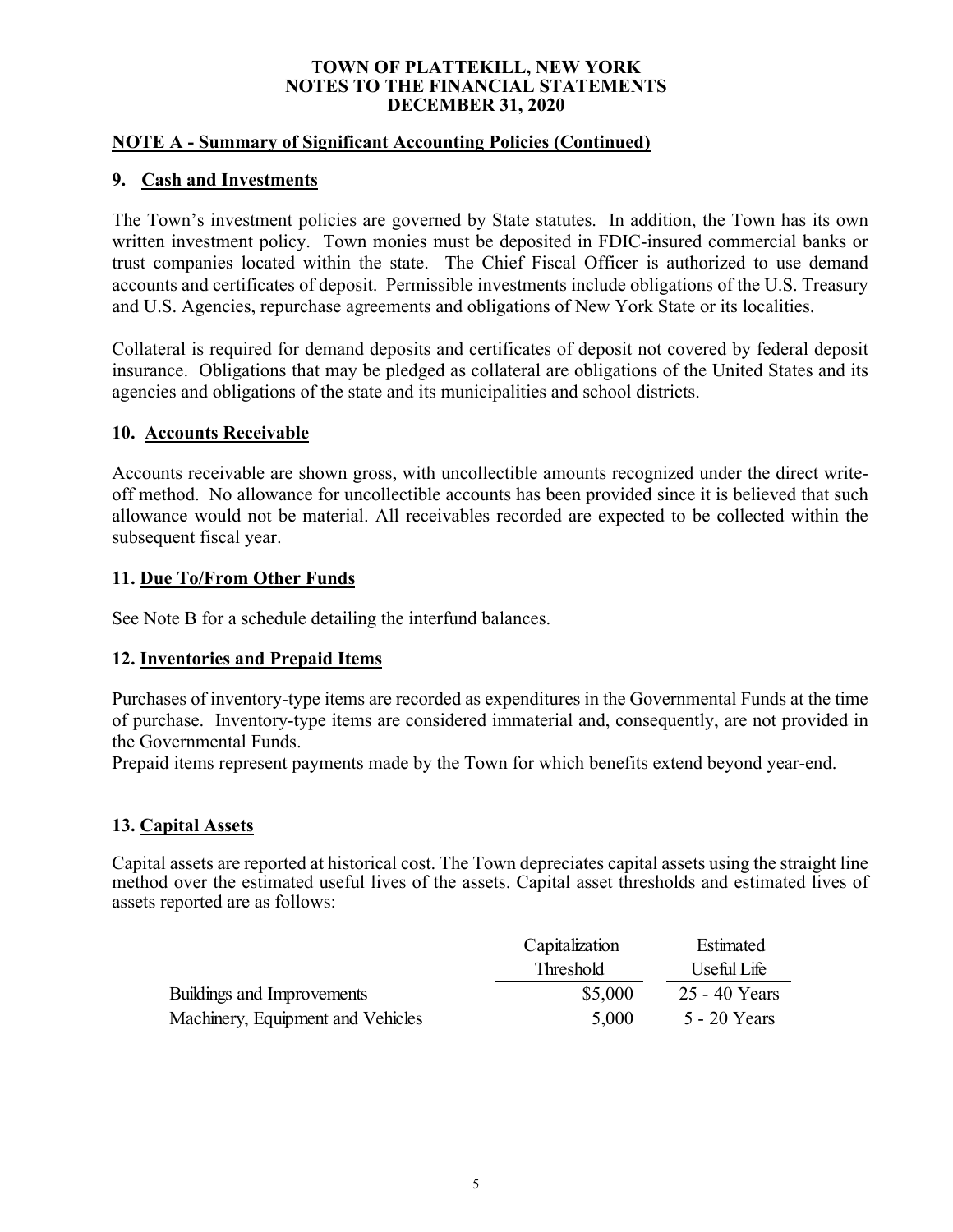# **NOTE A - Summary of Significant Accounting Policies (Continued)**

## **14. Infrastructure**

Infrastructure is reported at historical costs and is depreciated using the straight-line method over the estimated useful lives.

Capitalization thresholds and estimated useful lives for infrastructure are as follows:

|                          | Capitalization | Estimated   |
|--------------------------|----------------|-------------|
|                          | Threshold      | Useful Life |
| Roads and Infrastructure | \$5,000        | 20 Years    |

# **15. Vested Employee Benefits**

Town employees are granted vacation and sick leave and earn compensatory absences in varying amounts. In the event of termination or upon retirement, an employee may be entitled to payment of accumulated vacation and sick leave and unused compensatory absences at various rates subject to certain maximum limitations. The provision to be made in future years' budgets for the repayment of these obligations is also recorded in the Non-Current Governmental Liabilities Account Group.

The Town's employees participate in the New York State Employees' Retirement System ("ERS") and the New York State Police and Fire Retirement System ("PFRS"). See Note D.

In addition to providing pension benefits, the Town provides health insurance coverage for retired employees. Substantially all of the Town's employees may become eligible for these benefits if they reach normal retirement age while working for the Town. Health care benefits are provided through an insurance company whose premiums are based on the benefits paid during the year for the Town. The Town recognizes the cost of providing benefits by recording its share of insurance premiums as a governmental fund expenditure in the year paid. Substantially all of the Town's employees may become eligible for these benefits if they reach normal retirement age and the required years of service while working for the Town. See Note VII.

# **16. Worker's Compensation**

The Town has not recorded a liability for its share of the Ulster County Workers Compensation Fund as the Town's portion is a net asset at December 31, 2020. The Fund is a municipal risk sharing pool which administers and insures workers compensation claims for employees of all its participants.

# **17. Unemployment Insurance**

Town employees are covered by unemployment insurance. The Town has chosen to discharge its liability to the New York State Unemployment Insurance Fund by means of the benefit reimbursement method. This is a dollar for dollar reimbursement to the Unemployment Insurance Fund for benefits paid to former employees and charged to the Town's account. The Town is exempt from federal unemployment insurance tax.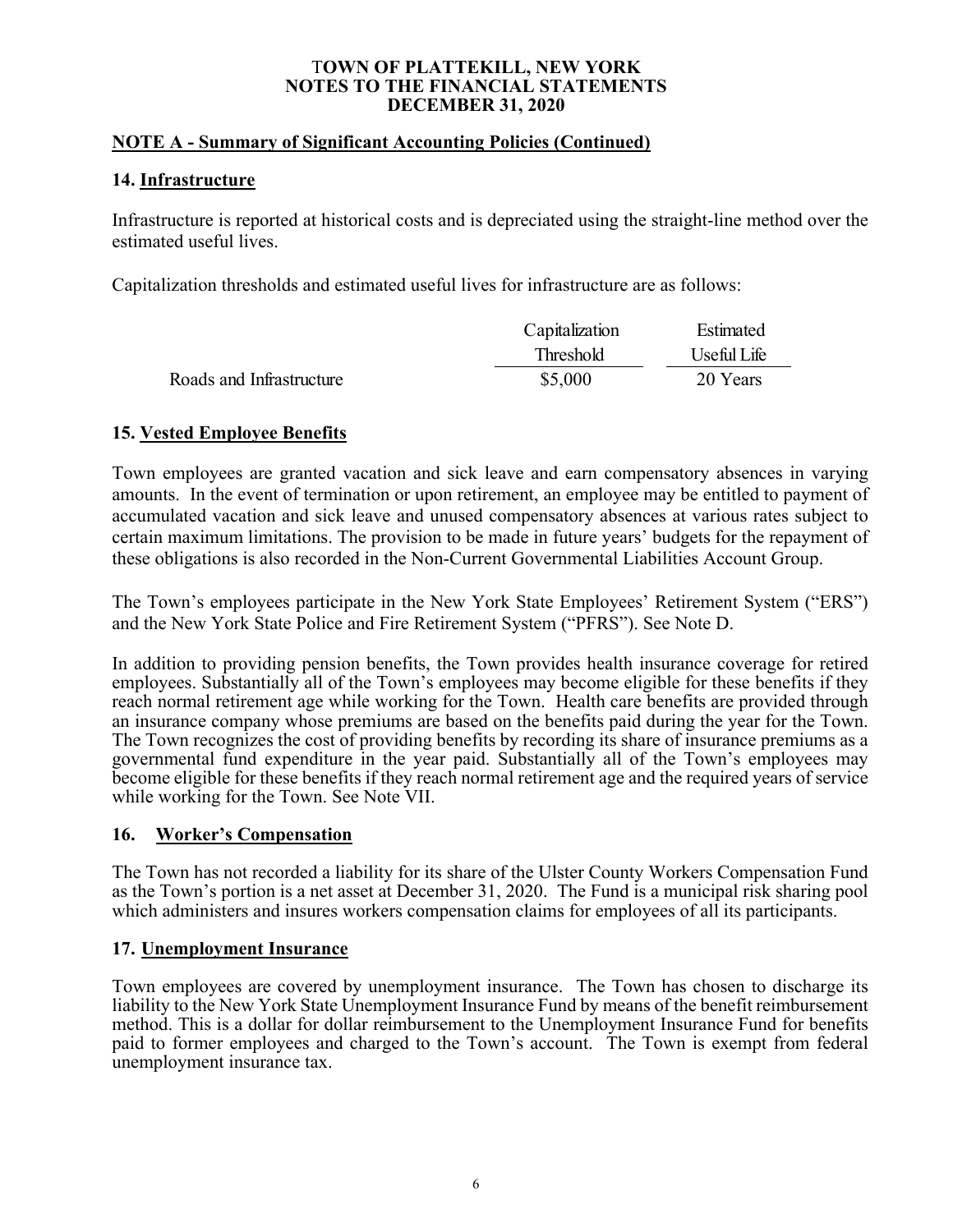#### **NOTE A - Summary of Significant Accounting Policies (Continued)**

#### **18. Deferred Compensation**

The Town, through the New York State Deferred Compensation Board, offers their employees a Deferred Compensation Plan (the "Plan") created in accordance with Internal Revenue Code Section 457. The Plan, which is available to all eligible participants, permits participants to defer a portion of their salary (up to the IRS limits) until future years. Amounts deferred under the Plan are not available to the employee until termination, retirement, death or unforeseeable emergency. The Town does not contribute to the Plan.

### **19. Risk Retention**

The Town assumes the liability for most risks including, but not limited to, property damage and personal injury liability. The Town purchases commercial insurance to mitigate these risks, subject to certain deductibles. Judgments and claims are recorded when it is probable that an asset has been impaired or a liability has been incurred and the amount of loss can be reasonably estimated.

### **NOTE B - Interfund Activity**

Interfund receivables and payables at December 31, 2020 were as follow:

| FUND          | <b>AMOUNT</b><br><b>RECEIVABLE</b> |         |    | <b>AMOUNT</b><br><b>PAYABLE</b> |
|---------------|------------------------------------|---------|----|---------------------------------|
| General       | \$                                 | 145,124 | \$ | (222,369)                       |
| Capital       |                                    | 66,678  |    | (145, 124)                      |
| Highway       |                                    | 155,691 |    |                                 |
| <b>TOTALS</b> | S                                  | 367,493 | S  | (367, 493)                      |

There were no interfund revenues or expenditures for the year ended December 31, 2020.

### **NOTE C – Capital Assets**

Capital asset balances and activity for the year ended December 31, 2020 were as follows:

| <b>ASSETS</b>         | December 31, |                    |                  |                  |   | December 31, |
|-----------------------|--------------|--------------------|------------------|------------------|---|--------------|
|                       | 2019         | <b>Adjustments</b> | <b>ADDITIONS</b> | <b>DISPOSALS</b> |   | 2020         |
| Land                  | 927,072      | 97,971             | \$<br>-          | -                | S | 1,025,043    |
| <b>Buildings</b>      | 384,937      | $\left( 1\right)$  |                  |                  |   | 384,936      |
| Improvements          | 919,135      |                    |                  |                  |   | 919,135      |
| Machinery & Equipment | 2,308,432    | 37,020             | 35,113           | (236, 224)       |   | 2,144,341    |
| Infrastructure        | 10,692,884   |                    |                  |                  |   | 10,692,884   |
| <b>Total</b>          | 15,232,460   | 134,990            | 35,113           | (236,224)        |   | 15,166,339   |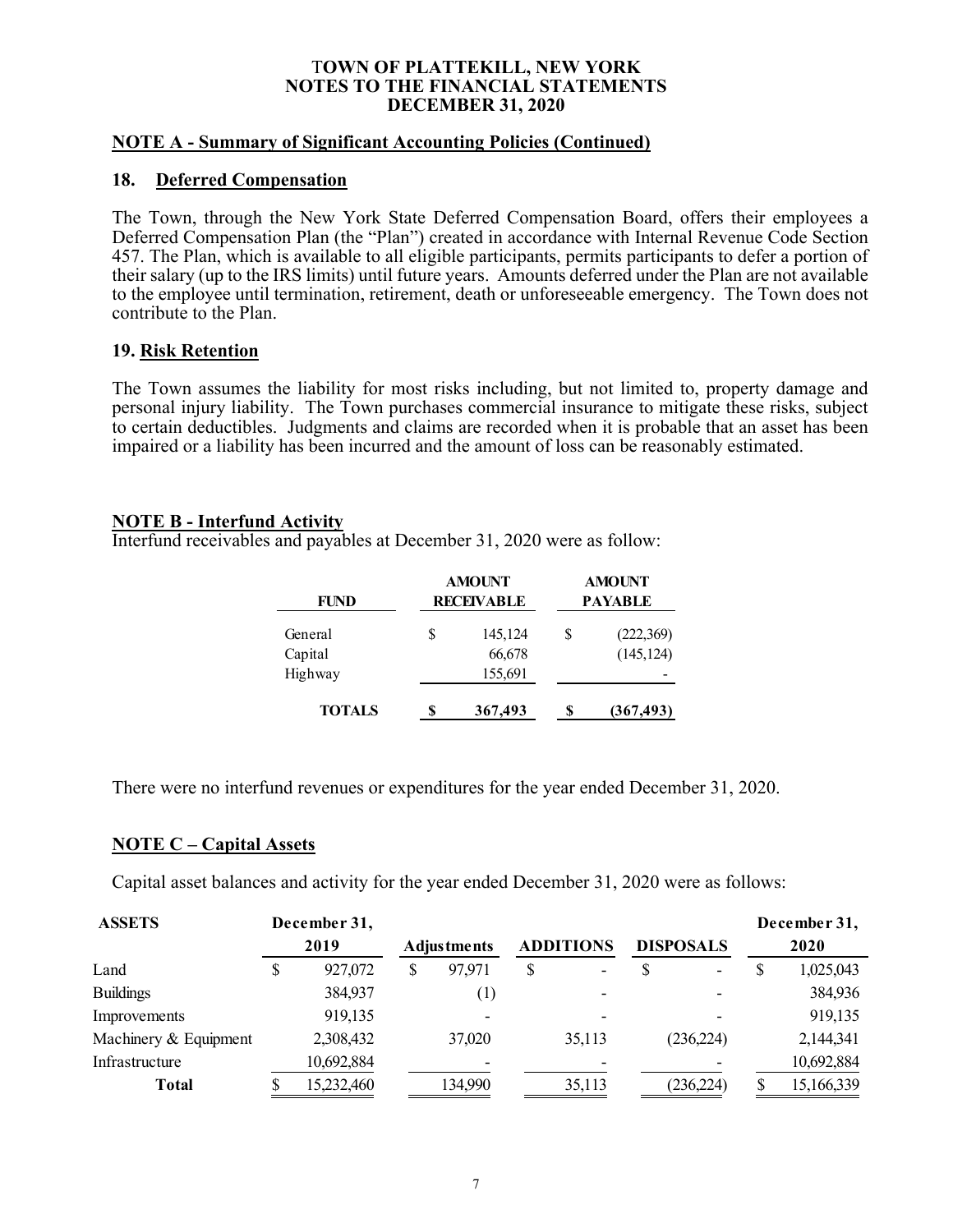# **NOTE C – Capital Assets**

| <b>DEPRECIATION</b>   | December 31, |                    |                  |                  | December 31, |
|-----------------------|--------------|--------------------|------------------|------------------|--------------|
|                       | 2019         | <b>Adjustments</b> | <b>ADDITIONS</b> | <b>DISPOSALS</b> | 2020         |
| <b>Buildings</b>      | 251,822      | 799                | \$<br>9,625      |                  | 262,246      |
| Improvements          | 726,061      | 1,283              | 17,948           | ۰                | 745,292      |
| Machinery & Equipment | 1,667,237    | 544                | 137,662          | (219,703)        | 1,585,740    |
| Infrastructure        | 10,664,499   | 148                | 1,626            |                  | 10,666,273   |
| Total                 | 13,309,619   | 2,774              | 166,861          | (219,703)        | 13,259,551   |

# **NOTE D – Long Term Debt**

The Town borrows money in order to acquire land or equipment, to construct buildings or to make public improvements. This enables the cost of these capital assets to be borne by the present and future taxpayers receiving the benefit of the capital assets. These long-term liabilities are backed by the full faith and credit of the Town. The provision to be made in future budgets for capital indebtedness represents the amount, exclusive of interest, authorized to be collected in future years from taxpayers and others for liquidation of long-term liabilities. The Town did not have any bonded debt outstanding at December 31, 2020.

Installment Purchase Contracts can be issued for the purpose of financing of equipment, machinery or apparatus, and shall not exceed the period of probable usefulness of the asset.

The following is a summary of the Town's outstanding installment purchase contracts as of December 31, 2020:

|                 | Original<br>Date of | Original         | <b>Current</b><br><b>Interest</b> | Date of         |   | <b>Outstanding</b><br>Principal |
|-----------------|---------------------|------------------|-----------------------------------|-----------------|---|---------------------------------|
| <b>Purpose</b>  | Issue               | <b>Borrowing</b> | Rate                              | <b>Maturity</b> |   | 12/31/20                        |
| 2020 Police Car | 01/24/20            | 44.824<br>\$.    | $6.90\%$                          | 01/24/22        | S | 28,875                          |
| B&G vehicle     | 10/01/20            | 31.810<br>S.     | 7.36%                             | 10/01/22        | S | 20,444                          |
|                 |                     | 76,634           |                                   |                 | S | 49.319                          |

The annual requirements for installment purchase contracts as of December 31, 2020, are as follows:

| <b>YEAR ENDING</b> |   |                  |    |                 |   |        |
|--------------------|---|------------------|----|-----------------|---|--------|
| DECEMBER 31,       |   | <b>PRINCIPAL</b> |    | <b>INTEREST</b> |   | TOTAL  |
| 2021               | S | 23,814           | \$ | 3,500           | S | 27,314 |
| 2022               |   | 25,505           |    | 1,810           |   | 27,314 |
| <b>TOTAL</b>       | S | 49,319           | S  | 5,309           | S | 54,628 |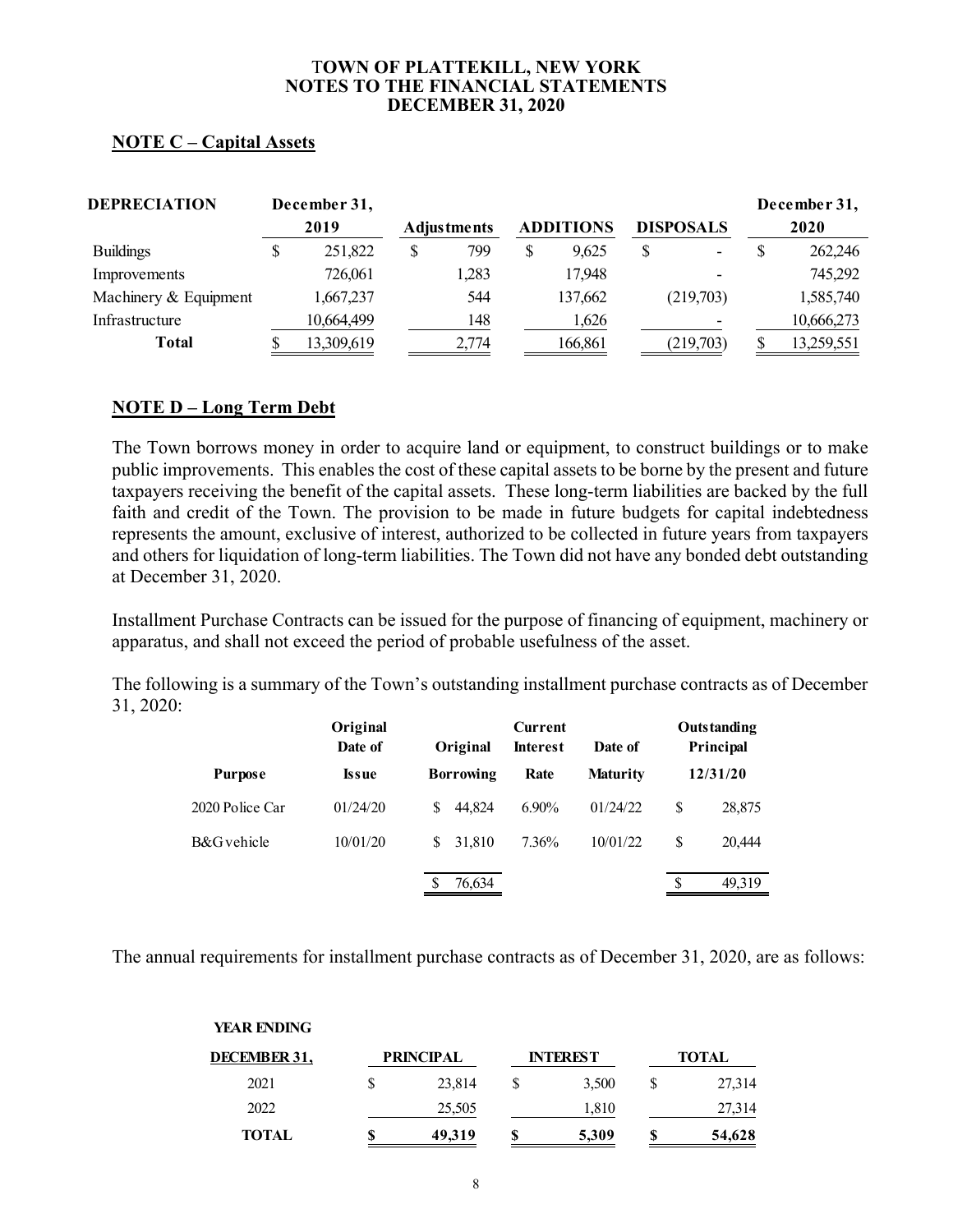# **NOTE D – Long Term Debt (Continued)**

Long-term liability balances and activity for the year are summarized below:

|                                                | <b>BALANCE</b><br><b>DECEMBER 31</b> |                            |              |      | <b>BALANCE</b><br><b>DECEMBER 31</b> |      | <b>AMOUNTS</b><br><b>DUE WITHIN</b> |
|------------------------------------------------|--------------------------------------|----------------------------|--------------|------|--------------------------------------|------|-------------------------------------|
|                                                | 2019                                 | <b>INCREASE (DECREASE)</b> |              |      | 2020                                 |      | <b>ONE YEAR</b>                     |
| Net Pension Liability -<br>Proportionate Share | \$<br>412,309                        |                            | $\sim$       | - \$ | 1,717,364                            | - \$ |                                     |
| <b>Total OPEB Liability</b>                    | 3,616,981                            | 1,318,479                  |              |      | 4,935,460                            |      |                                     |
| Installment Purchase                           | 9,082                                | 76.634                     | 36,397       |      | 49,319                               |      | 23,814                              |
| Compensated Absences                           | 106,249                              | 16,287                     |              |      | 122,536                              |      |                                     |
| <b>TOTAL</b>                                   | 4,144,621                            | \$2,716,455                | \$<br>36,397 | S    | 6,824,679                            | S    | 23,814                              |

Activity for compensated absences is shown at net due to the impracticality of determining these amounts separately. Payments of compensated absences are dependent upon future factors and, therefore, the timing of such payments cannot be determined. Compensated absences are reflected as a long-term liability in the Non-current Liabilities Schedule.

### **NOTE E – Pension Plans**

### Plan Description

The Town of Plattekill participates in the New York State and Local Employees' Retirement System (ERS), which is referred to collectively with the New York State and Local Police and Fire Retirement System (PFRS) as the 'System'. These are cost-sharing multiple-employer defined benefit retirement systems. The net position of the System is held in the New York State Common Retirement Fund (the Fund), which was established to hold all net assets and record changes in fiduciary net position allocated to the System. The Comptroller of the State of New York serves as the trustee of the Fund and is the administrative head of the System. The Comptroller is an elected official determined in a direct statewide election and serves a four-year term. Thomas P. DiNapoli has served as Comptroller since February 7, 2007. In November 2018, he was elected for a new term commencing January 1, 2019. System benefits are established under the provisions of the New York State Retirement and Social Security Law (RSSL). Once a public employer elects to participate in the System, the election is irrevocable. The New York State Constitution provides that pension membership is a contractual relationship and plan benefits cannot be diminished or impaired. Benefits can be changed for future members only by enactment of a State statute. The Town of Plattekill also participates in the Public Employees'

Group Life Insurance Plan (GLIP), which provides death benefits in the form of life insurance. The System is included in the State's financial report as a pension trust fund. That report may be found at www.osc.state.ny.us/retire/publications/index.php or obtained by writing to the New York State and Local Retirement System, 110 State Street, Albany, NY 12244.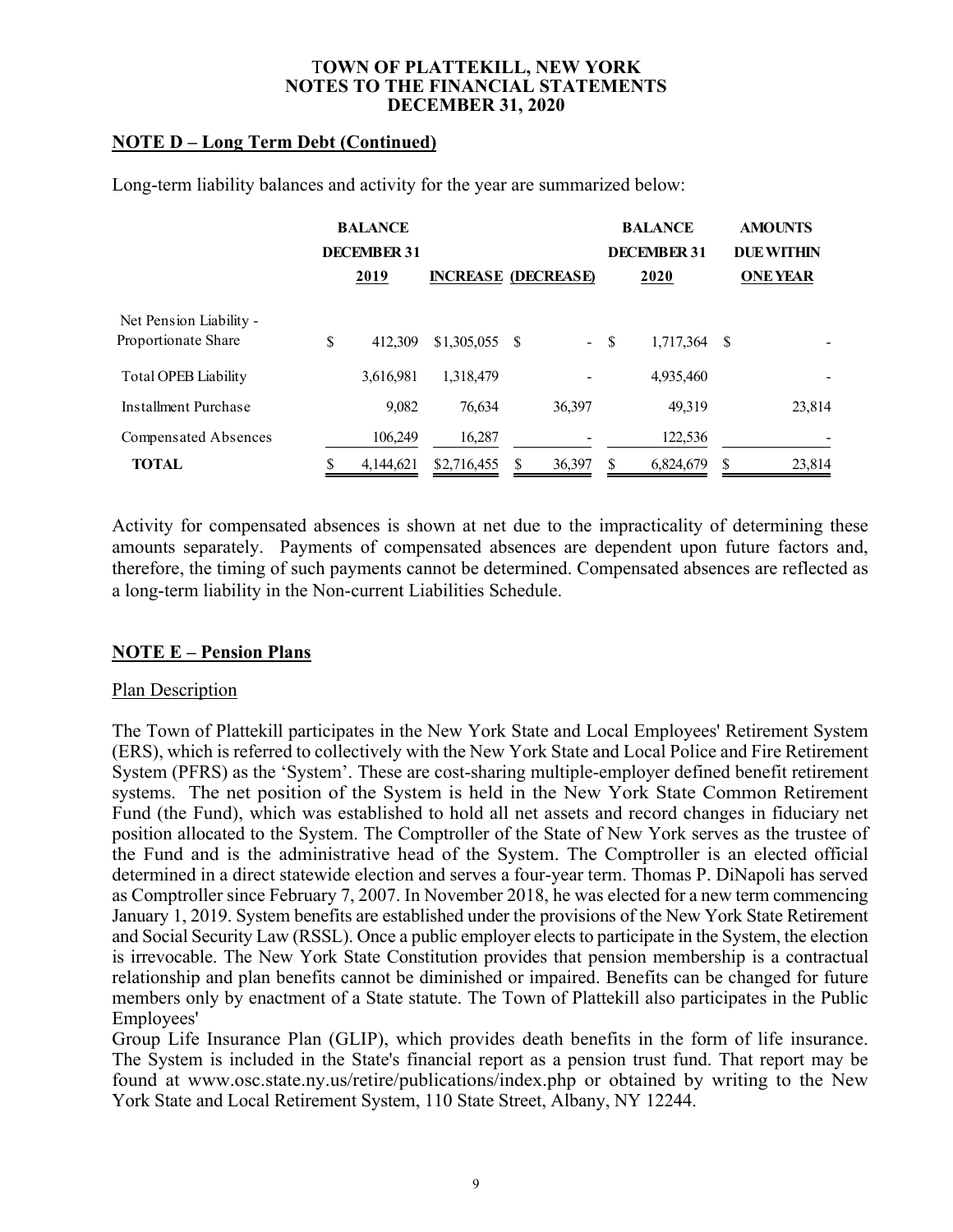# **NOTE E – Pension Plans (Continued)**

## Funding Policy

The Systems are noncontributory except for Tier III, IV, V and VI employees who joined the New York State and Local Employees' Retirement System after July 27, 1976, who contribute 3% to 6% of their salary. Under the authority of the NYSRSSL, the Comptroller shall certify annually the rates, expressed as proportions of member payroll and employer contributions, used in computing the contributions required to be made by employers to the pension accumulation fund. An Eligible Tier III or IV member with ten or more years of membership, or ten years credited service, will not be required to contribute to the Retirement System. Tier V and VI members must continue to contribute throughout their employment.

The Town is required to contribute at an actuarially determined rate. The required contributions for the current year and two preceding years were:

| Plan Year Ended March 31: |  |
|---------------------------|--|
|---------------------------|--|

|      |    | ERS     |   | <b>PFRS</b> |
|------|----|---------|---|-------------|
| 2020 | \$ | 135,664 | S | 78,003      |
| 2019 | S  | 131,966 | S | 65,736      |
| 2018 | \$ | 136,884 | S | 66,032      |

The Town's contributions made to the Systems were equal to 100 percent of the contributions required, whether paid in full or amortized, for each year.

# Pension Liabilities, Pension Expense, and Deferred Outflows of Resources and Deferred Inflows of Resources Related to Pensions

At December 31, 2020, the Town reported a liability of \$1,717,364 for its proportionate share of the net pension liability. This amount is recorded as a long-term liability due to the NYS Retirement System. The net pension liability was measured as of March 31, 2020, and the total pension liability used to calculate the net pension liability was determined by an actuarial valuation as of that date. The Town's proportion of the net pension liability was based on a projection of the Town's long-term share of contributions to the pension plan relative to the projected contributions of all participating members, as actuarially determined. This information was provided by the Employees' Retirement System and the Police & Fire Retirement System in reports provided to the Town.

At December 31, 2020, the Town's proportion of the Employees' Retirement System and the Police & Fire Retirement System net pension liabilities were .0035686% and .0144509%, respectively. At December 31, 2019, the Town's proportion of the Employees' Retirement System and the Police & Fire Retirement System net pension liabilities were .0035817% and .0094531%, respectively.

For the year ended December 31, 2020, the Town recognized pension expense of \$569,066.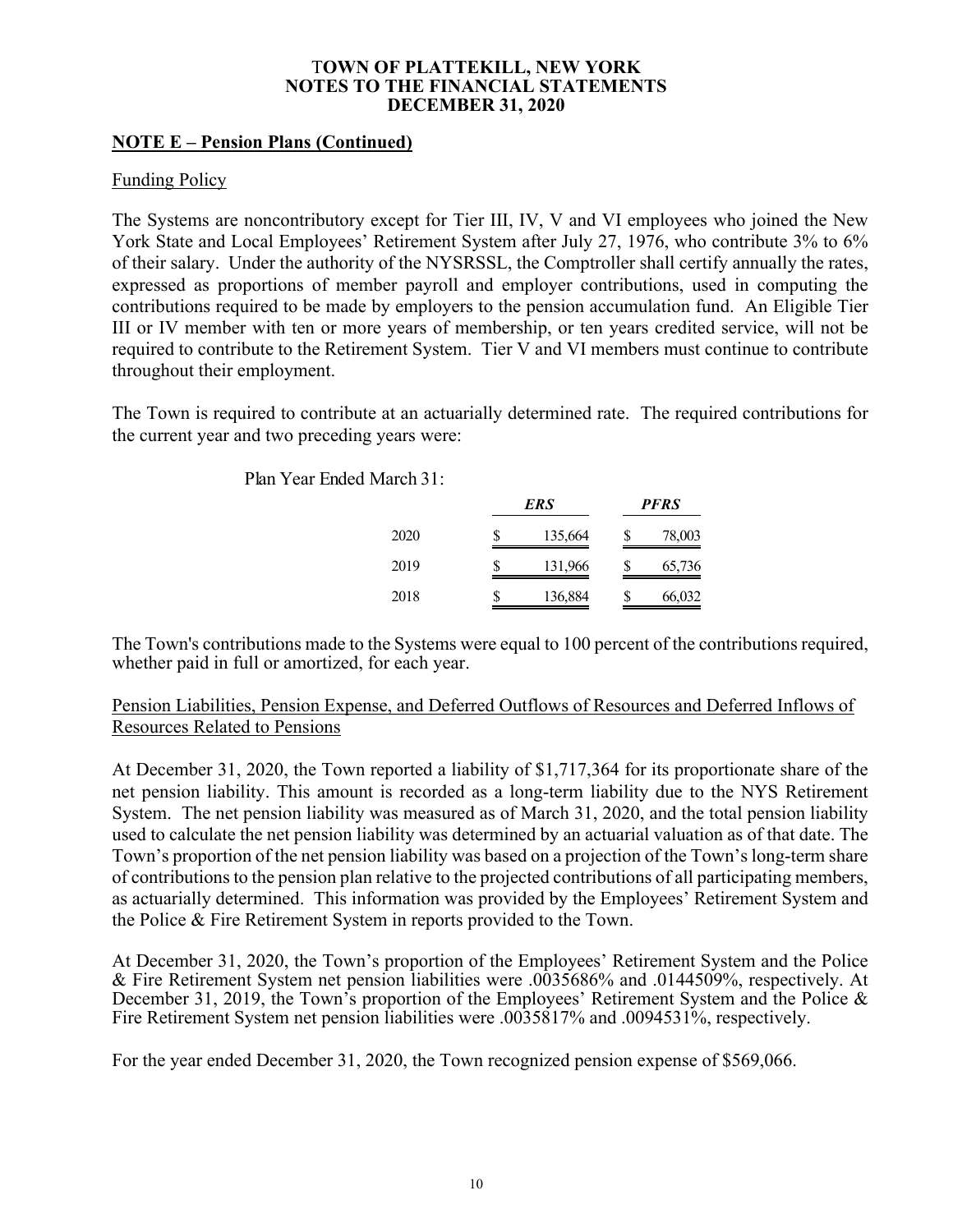# **NOTE E – Pension Plans (Continued)**

At December 31, 2020, the Town reported deferred outflows of resources and deferred inflows of resources related to pensions from the following sources:

|                                                                                                              |   | Deferred Outflows | Deferred Inflows |
|--------------------------------------------------------------------------------------------------------------|---|-------------------|------------------|
|                                                                                                              |   | of Resources      | of Resources     |
| Differences between expected and actual experience                                                           | S | 107,049           | \$<br>12,937     |
| <b>Changes of Assumptions</b>                                                                                |   | 85,048            | 16,430           |
| Net difference between projected and actual earnings on<br>pension plan investments                          |   | 832,272           |                  |
| Changes in proportion and differences between Town<br>contributions and proportionate share of contributions |   | 49,245            | 71,315           |
| Town contributions subsequent to the measurement date                                                        |   | 150,786           |                  |
| Total                                                                                                        |   | 1,224,400         | 100,682          |

\$150,786 reported as deferred outflows of resources related to pensions resulting from the Town's contributions subsequent to the measurement date will be recognized as a reduction of the net pension liability in the year ended December 31, 2020. Other amounts reported as deferred outflows of resources and deferred inflows of resources related to pensions will be recognized in pension expense as follows:

| Plan Year ended March 31: |      |                |
|---------------------------|------|----------------|
|                           |      | 2021 \$167,315 |
|                           |      | 2022 228,847   |
|                           | 2023 | 299,906        |
|                           | 2024 | 250,398        |
|                           | 2025 | 7,361          |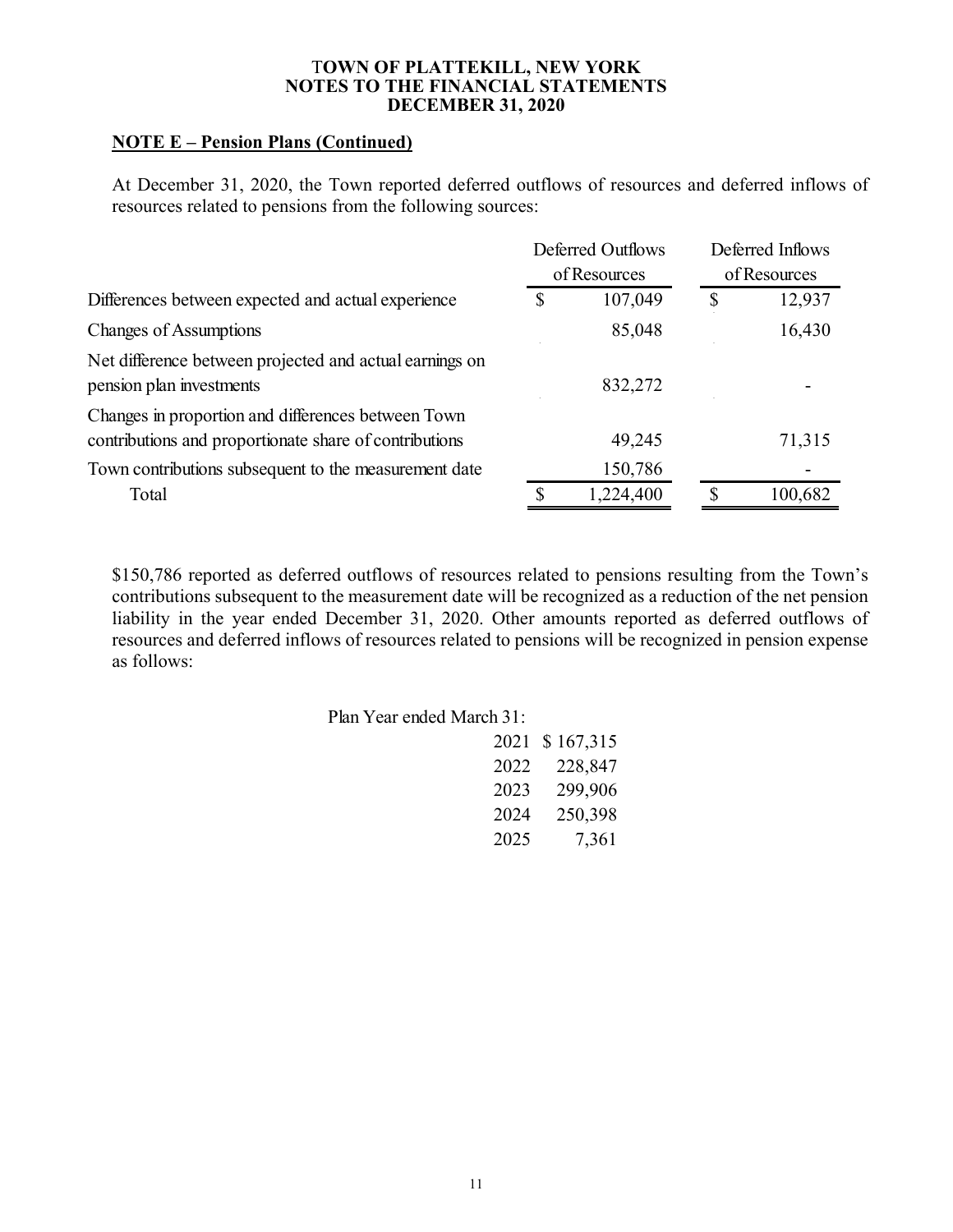# **NOTE E – Pension Plans (Continued)**

### Actuarial Assumptions

The total pension liability as of the measurement date was determined by using an actuarial valuation with update procedures used to roll forward the total pension liability to the measurement date.

Significant actuarial assumptions used in the valuation were as follows:

|                            | <b>ERS</b> | <b>PFRS</b> |
|----------------------------|------------|-------------|
| Inflation rate             | $2.5\%$    | $2.5\%$     |
| Salary increases           | $4.2\%$    | $5.0\%$     |
| Investment rate of return  | $6.8\%$    | $6.8\%$     |
| Cost of living adjustments | $1.3\%$    | $1.3\%$     |

Annuitant mortality rates are based on April 1, 2010 – March 31, 2015 System experience with adjustments for mortality improvements based on Society of Actuaries' Scale MP-2014.

The actuarial assumptions used in the April 1, 2019 valuation are based on the results of an actuarial experience study for the period April 1, 2010 – March 31, 2015.

The long term expected rate of return on pension plan investments was determined using a building block method in which best estimate ranges of expected future real rates of return (expected returns net of investment expense and inflation) are developed for each major asset class. These ranges are combined to produce the long term expected rate of return by weighting the expected future real rates of return by each of the target asset allocation percentages and by adding expected inflation. The previous actuarial valuation as of April 1, 2018 used a long-term expected rate of return of 7.0%.

Best estimates of arithmetic real rates of return for each major asset class included in the target asset allocation are summarized below.

| <b>Asset Class</b>          | Long-Term Expected<br><b>Real Rate of Return</b> | Target<br><b>Allocation</b> |
|-----------------------------|--------------------------------------------------|-----------------------------|
| Domestic Equity             | 4.05%                                            | 36%                         |
| <b>International Equity</b> | 6.15                                             | 14%                         |
| Private Equity              | 6.75                                             | 10%                         |
| Real Estate                 | 4.95                                             | 10%                         |
| Absolute Return Strategies  | 3.25                                             | $2\%$                       |
| Opportunistic Portfolio     | 4.65                                             | 3%                          |
| Real Assets                 | 5.95                                             | 3%                          |
| Bonds & Mortgages           | 0.75                                             | 17%                         |
| Cash                        | 0.00                                             | $1\%$                       |
| Inflation-Indexed Bonds     | 0.50                                             | $4\%$                       |

100%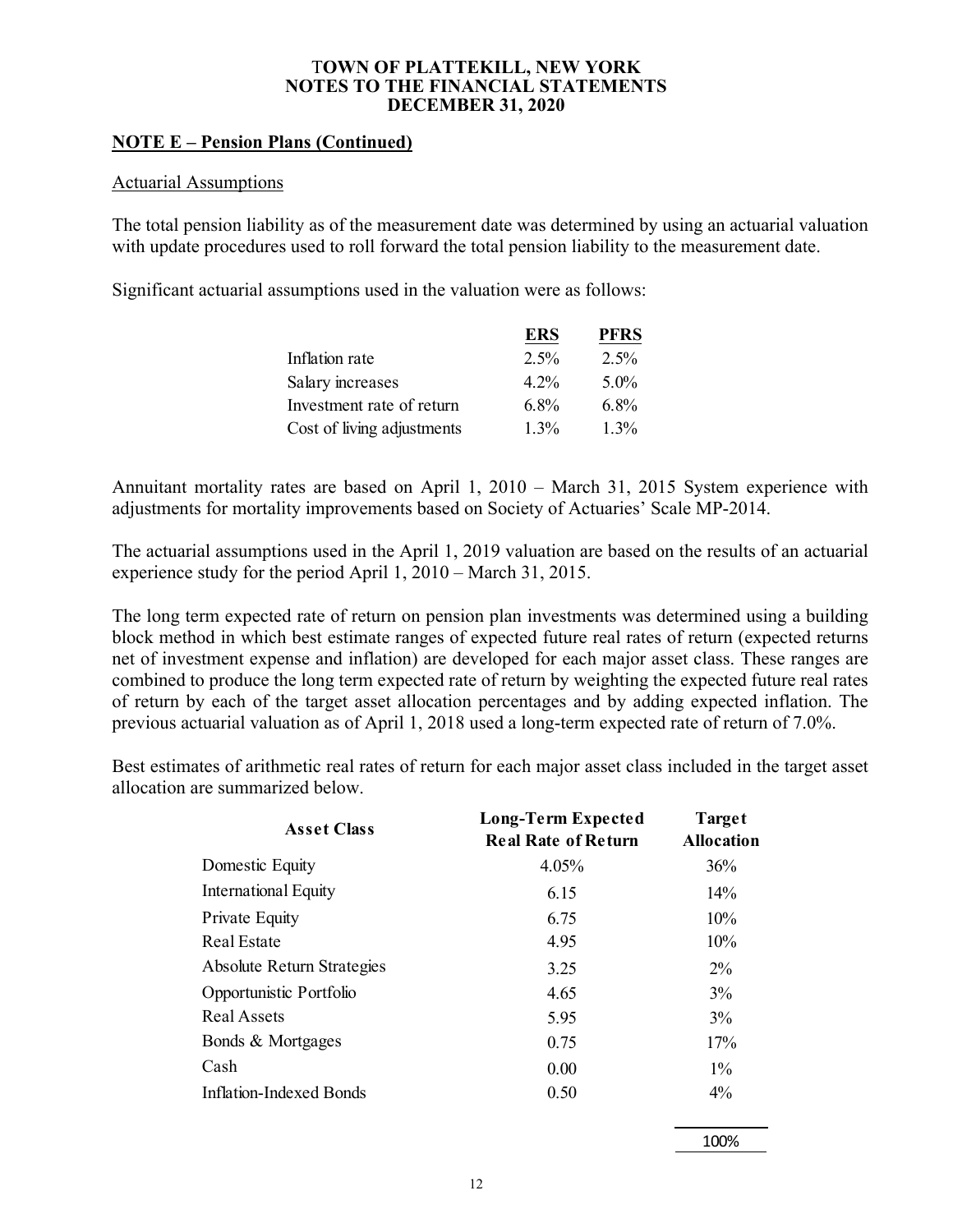# **NOTE E – Pension Plans (Continued)**

### Discount Rate

The discount rate used to calculate the total pension liability was 6.8%. The projection of cash flows used to determine the discount rate assumes that contributions from plan members will be made at the current contribution rates and that contributions from employers will be made at statutorily required rates, actuarially. Based upon the assumptions, the System's fiduciary net position was projected to be available to make all projected future benefit payments of current plan members. Therefore, the long term expected rate of return on pension plan investments was applied to all periods of projected benefit payments to determine the total pension liability.

Sensitivity of the Proportionate Share of the Net Pension Liability to the Discount Rate Assumption The following presents the Town's proportionate share of the net pension liability calculated using the discount rate of 6.8 percent, as well as what the Town's proportionate share of the net pension (asset)/liability would be if it were calculated using a discount rate that is 1-percentage point lower or 1-percentage-point higher than the current rate:

|                                                                         | 1% Decrease<br>$(5.8\%)$ | <b>Current</b><br><b>Discount</b><br>$(6.8\%)$ |         | 1% Increase<br>$(7.8\%)$ |         |
|-------------------------------------------------------------------------|--------------------------|------------------------------------------------|---------|--------------------------|---------|
| Town's Proportionate Share of the<br>ERS Net Pension Liability (Asset)  | 1,734,295                | -S                                             | 944,974 |                          | 218,007 |
| Town's Proportionate Share of the<br>PFRS Net Pension Liability (Asset) | 1,381,050                | $\mathcal{S}$                                  | 772,390 |                          | 227,322 |

### Pension plan fiduciary net position

The components of the current-year net pension liability of all employers as of March 31, 2020, were as follows:

|                                                                                          | Employees'<br><b>Retirement System</b> |                                  | Police & Fire<br><b>Retirement System</b> | <b>Total</b>                   |
|------------------------------------------------------------------------------------------|----------------------------------------|----------------------------------|-------------------------------------------|--------------------------------|
| Employers' total pension<br>asset/(liability)<br>Plan net position                       | \$                                     | (194, 596, 261)<br>168, 115, 682 | \$<br>(35,309,017)<br>29,964,080          | \$(229,905,278)<br>198,079,762 |
| Employers' net pension<br>asset/(liability)                                              | \$                                     | (26,480,579)                     | \$<br>(5,344,937)                         | \$ (31,825,516)                |
| Ratio of Plan net position to the<br>employers'<br>total<br>pension<br>asset/(liability) |                                        | 86.39%                           | 84.86%                                    | 86.16%                         |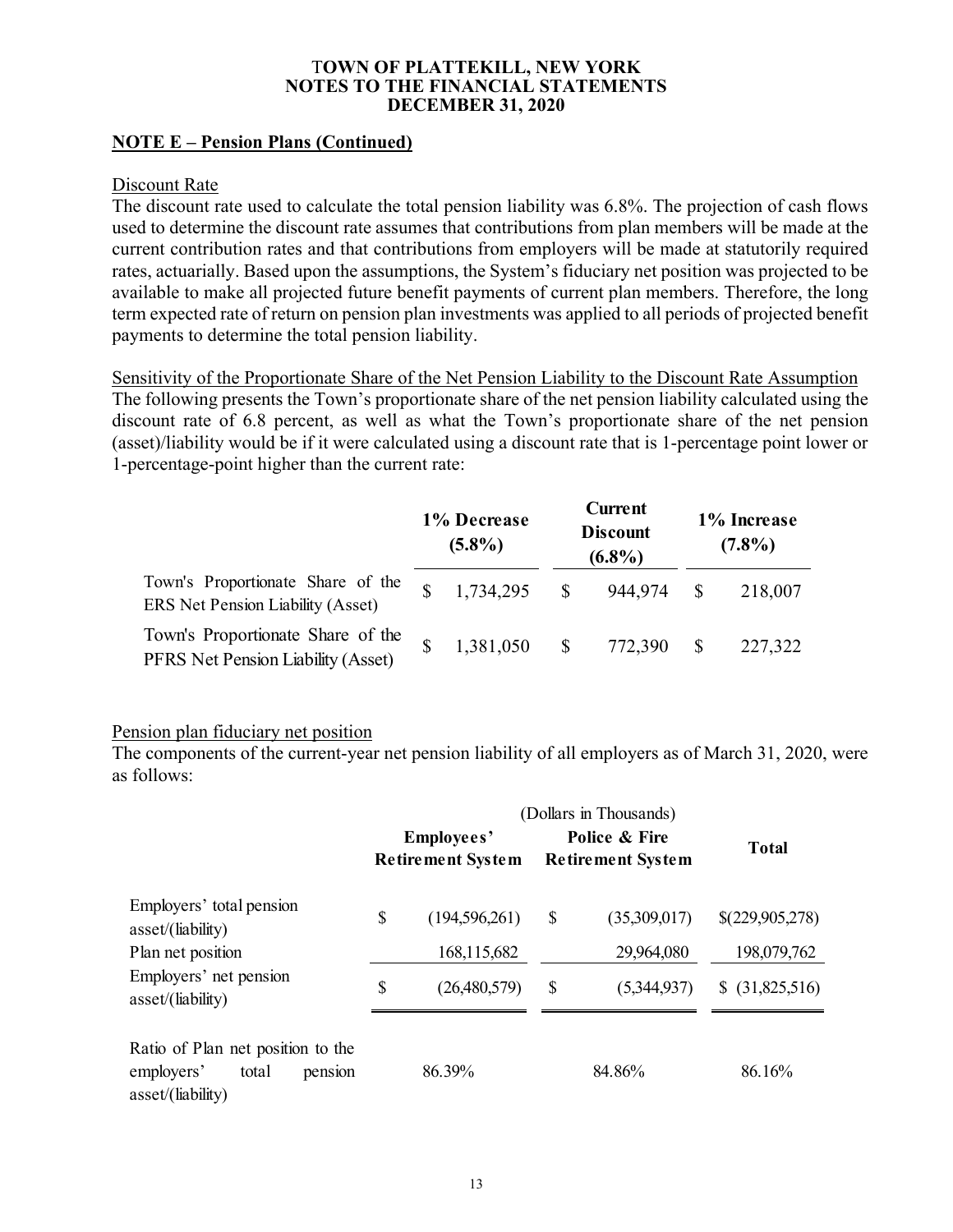## **NOTE E- Other Postemployment Benefits**

## **Plan Description**

The Town provides postemployment health insurance coverage to retired employees through a selfadministered single employer plan in accordance with the provisions of various employment contracts and human resource policies. The benefit levels, employee contributions and employer contributions are governed by the employee contractual agreements. A trust that meets the criteria in paragraph 4 of GASB Statement 75 has not been established.

# Benefits Provided

The Town's OPEB plan subsidizes the cost of healthcare to eligible retired employees and their spouses and dependent children. Eligibility is based on the respective rules of the New York State and Local Employees Retirement System (ERS) as well as the provisions of the Town's agreements with its employees. All full-time employees are eligible after 5 years of continued service.

Medical, including prescription drug, and dental benefits are offered to retirees on a Town-subsidized basis. Upon attaining age 65 or upon disability retirement, Medicare (Parts A and B) becomes the primary provider for hospital insurance and supplementary medical insurance, with the Town's plan providing an additional layer of coverage. The Town does not reimburse Medicare Part B premiums for retirees.

|           |                     |                    |              | Town Contributions (Fixed) |          |              |          |                   |   | Reimburse Part B Premium |
|-----------|---------------------|--------------------|--------------|----------------------------|----------|--------------|----------|-------------------|---|--------------------------|
|           | Provider            | Years of           |              |                            |          | Individual   |          |                   |   | Surviving                |
| Group     | Options             | Service            |              | Individual                 | Spouse   | and Children | Family   | Individual Spouse |   | Spouse                   |
|           |                     |                    | hired before |                            |          |              |          |                   |   |                          |
| Full Time | <b>MVP</b>          | FT only            | 7/1/09       | 818.45                     | 1,636.90 | 1.391.37     | 2,332.58 | N                 | N | N                        |
| Employee  |                     |                    | hired after  |                            |          |              |          |                   |   |                          |
|           | <b>MVP</b>          | FT only            | 7/1/09       | 818.45                     | 1,636.90 | 1,391.37     | 2,332.58 | N                 | N | N                        |
| Retirees  |                     | $15+$              | age 62-65    | 818.45                     | 1,636.90 | 1,391.37     | 2,332.58 | N                 | N | N                        |
|           | <b>MVP</b>          | $30+$              | age 55-65    | 818.45                     | 1,636.90 | 1,391.37     | 2,332.58 | N                 | N | N                        |
| Retirees  | <b>MVP GOLD</b>     | $10 - 25+$         | over $65$    | 430.45                     | 430.45   | N/A          | N/A      | N                 | N | N                        |
|           |                     |                    | hired before |                            |          |              |          |                   |   |                          |
| Full Time | <b>CDPHP</b> Dental | FT only            | 7/1/09       | 42.44                      | 90.41    | 87.68        | 141.84   | N                 | N | N                        |
| Employee  |                     |                    | hired after  |                            |          |              |          |                   |   |                          |
|           | CDPHP Dental        | $FT$ only $1/1/09$ |              | 42.44                      | 90.41    | 87.68        | 141.84   | N                 | N | N                        |

The benefit terms are dependent on which contract covers each employee for contribution rates for new retirees are as follows:

The Town's contribution is equivalent to the portion of health insurance premiums paid that are allocated to retirees, estimated to be \$47,333 during the year ended December 31, 2020.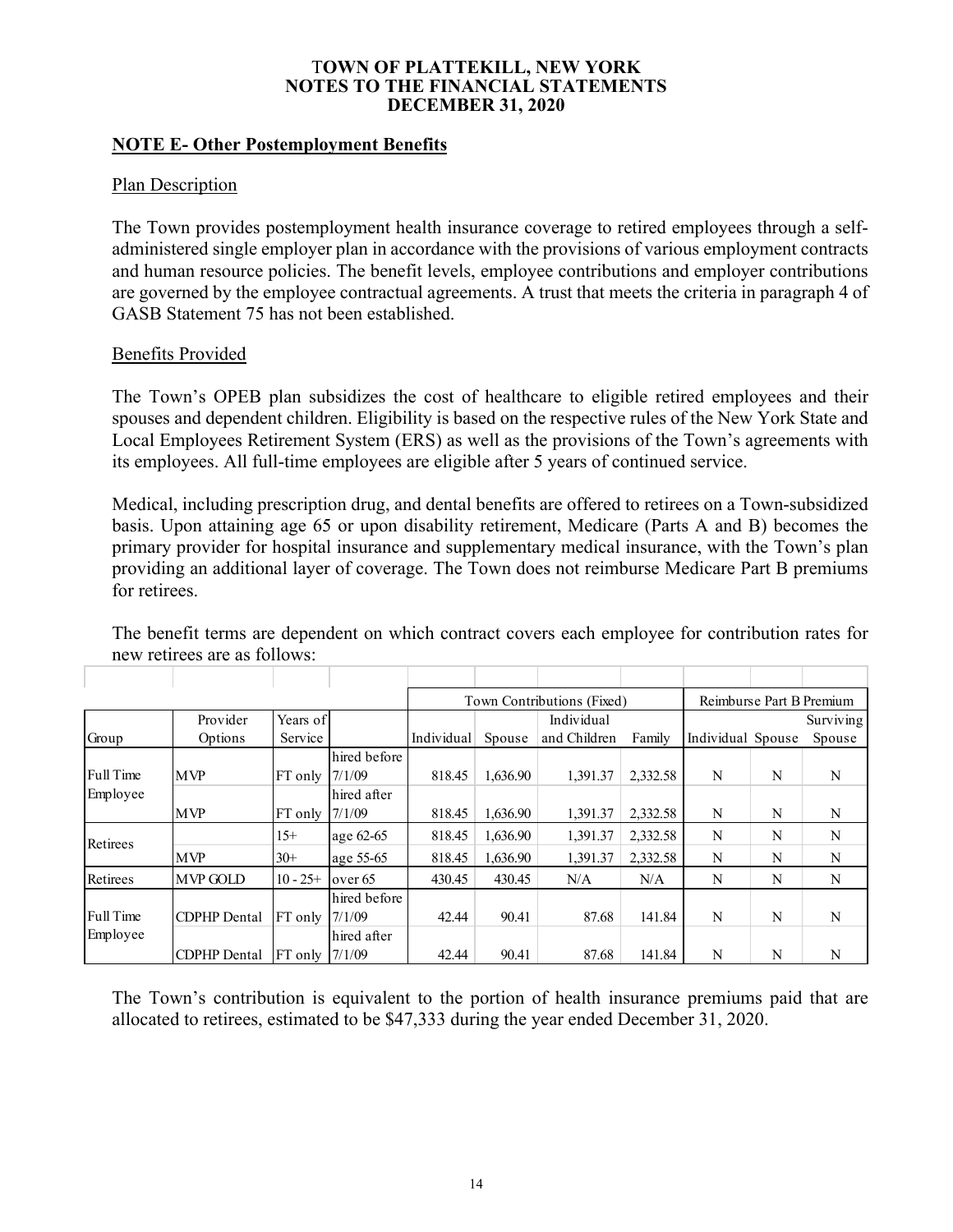### **NOTE E- Other Postemployment Benefits (Continued)**

#### Employees Covered by Benefit Terms

At December 31, 2020, the following employees were covered by benefit terms:

| Active employees                         |  |
|------------------------------------------|--|
| Retired                                  |  |
| Total employees covered by benefit terms |  |

### Total OPEB Liability

The Town obtained an actuarial valuation report as of December 31, 2020. The liability for other postemployment benefits was measured as of December 31, 2020 and totaled \$4,935,460.

# Actuarial Assumptions and Other Inputs

The total OPEB liability in the December 31, 2020 actuarial valuation was determined using the following actuarial assumptions and other inputs, applied to all periods included in the measurement, unless otherwise specified:

| <b>Inflation Rate</b>                                   | $3.00\%$                                                                                                                   |
|---------------------------------------------------------|----------------------------------------------------------------------------------------------------------------------------|
| Projected Salary Increases, Including Wage<br>Inflation | $3.00\%$                                                                                                                   |
| Discount Rate                                           | 1.93%                                                                                                                      |
| Healthcare Cost Trend Rates                             | Ranging from 8.0 for Medical and<br>dental for 2020, reduced<br>incrementally to an ultimate rate of<br>5.0% after 7 years |
| Current Retiree's Share of Benefit Related Costs        | None                                                                                                                       |
| Future Retiree's Share of Benefit Related Costs         | None                                                                                                                       |

• The discount rate was based on a review of the yield derived from the S&P AA Municipal Bond Index.

• Mortality Rates were based on the RP-2006 table MP-2020 projection.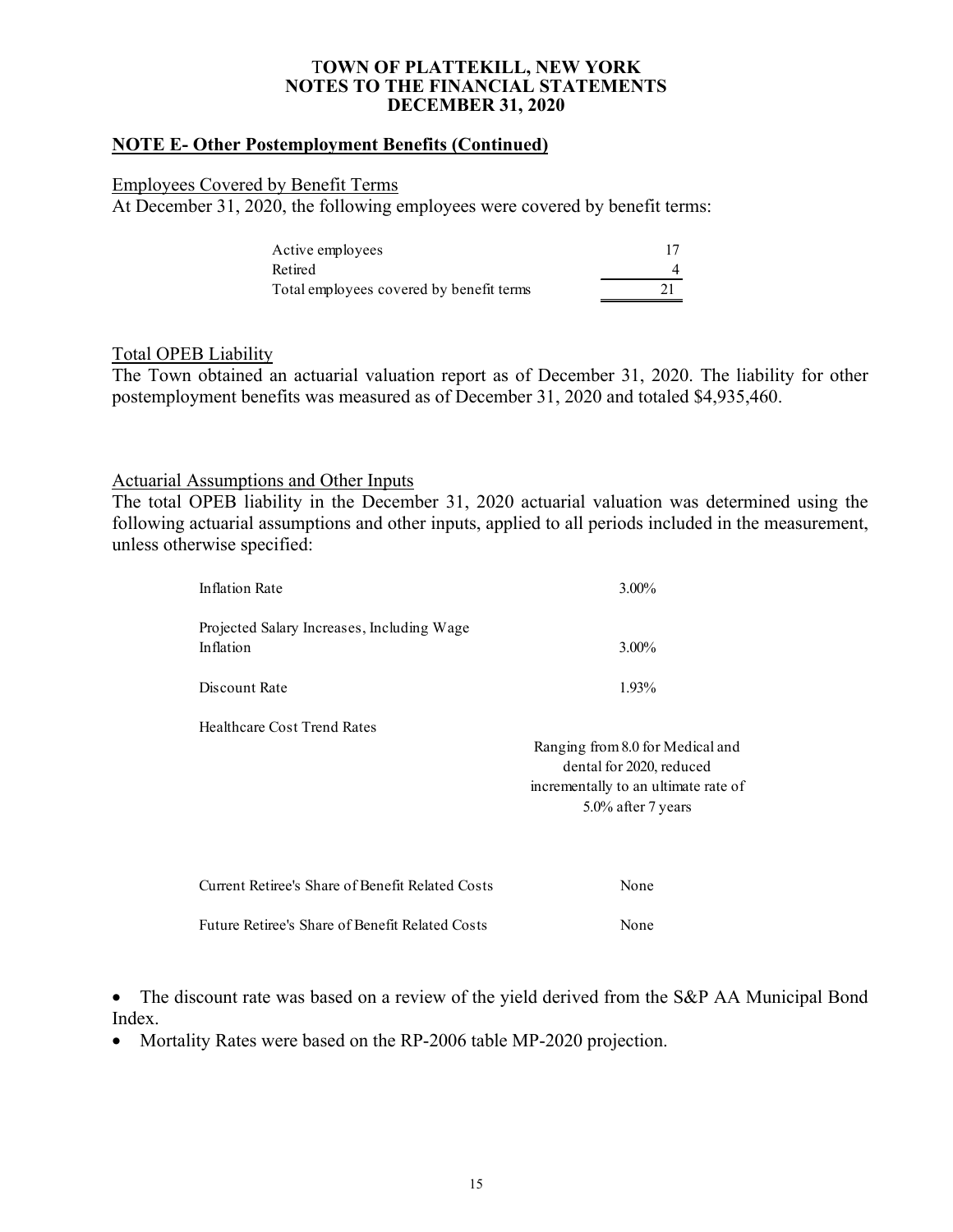### **NOTE E- Other Postemployment Benefits (Continued)**

#### Changes in the Total OPEB Liability during the year ended 12/31/20:

| Prior Year Financial Statement reported          | \$ | 3,616,981 |
|--------------------------------------------------|----|-----------|
| Changes in Terms during Gap Year for valuation   |    | 103,673   |
| Balance - Beginning                              |    | 3,720,654 |
| Changes for the Year:                            |    |           |
| Service Cost                                     |    | 191,116   |
| Interest                                         |    | 120,611   |
| Changes of Benefit Terms                         |    |           |
| Differences Between Expected and Actual Experier |    | (16,271)  |
| Changes in Assumptions or Other Inputs           |    | 961,223   |
| Benefit Payments                                 |    | (41, 873) |
| Net Changes                                      |    | 1,214,806 |
| Balance - Ending                                 | S  | 4.935.460 |

### Sensitivity of the Total OPEB Liability to Changes in the Discount Rate

The following table presents the total OPEB liability of the Town, as well as what the Town's total OPEB liability would be if it were calculated using a discount rate that is 1 percentage point lower or higher than the current discount rate.

Sensitivity of the total OPEB Liability to Changes in the Discount Rate:

|                      | $1\%$<br>Discount |           | $1\%$     |
|----------------------|-------------------|-----------|-----------|
|                      | Decrease          | Rate      | Increase  |
|                      | $0.93\%$          | 1.93%     | 2.93%     |
| Total OPEB Liability | 5,658,176         | 4,935,460 | 4,212,745 |

#### Sensitivity of the Total OPEB Liability to Changes in the Healthcare Cost Trend Rates

The following table presents the total OPEB liability of the Town, as well as what the Town's total OPEB liability would be if it were calculated using a healthcare cost trend rate that is 1 percentage point lower or higher than the healthcare cost trend rate.

Sensitivity of the total OPEB Liability to Changes in the Healthcare Cost Trends:

|                      |          | $1\%$        |  | Healthcare      |  | $1\%$                                                          |
|----------------------|----------|--------------|--|-----------------|--|----------------------------------------------------------------|
|                      | Decrease |              |  | Cost Trend Rate |  | Increase                                                       |
|                      |          |              |  |                 |  | 7% decreasing to 4% $8\%$ decreasing to 5% 9% decreasing to 6% |
| Total OPEB Liability | SS.      | 3.994,400 \$ |  | 4.935.460 \$    |  | 6,102,538                                                      |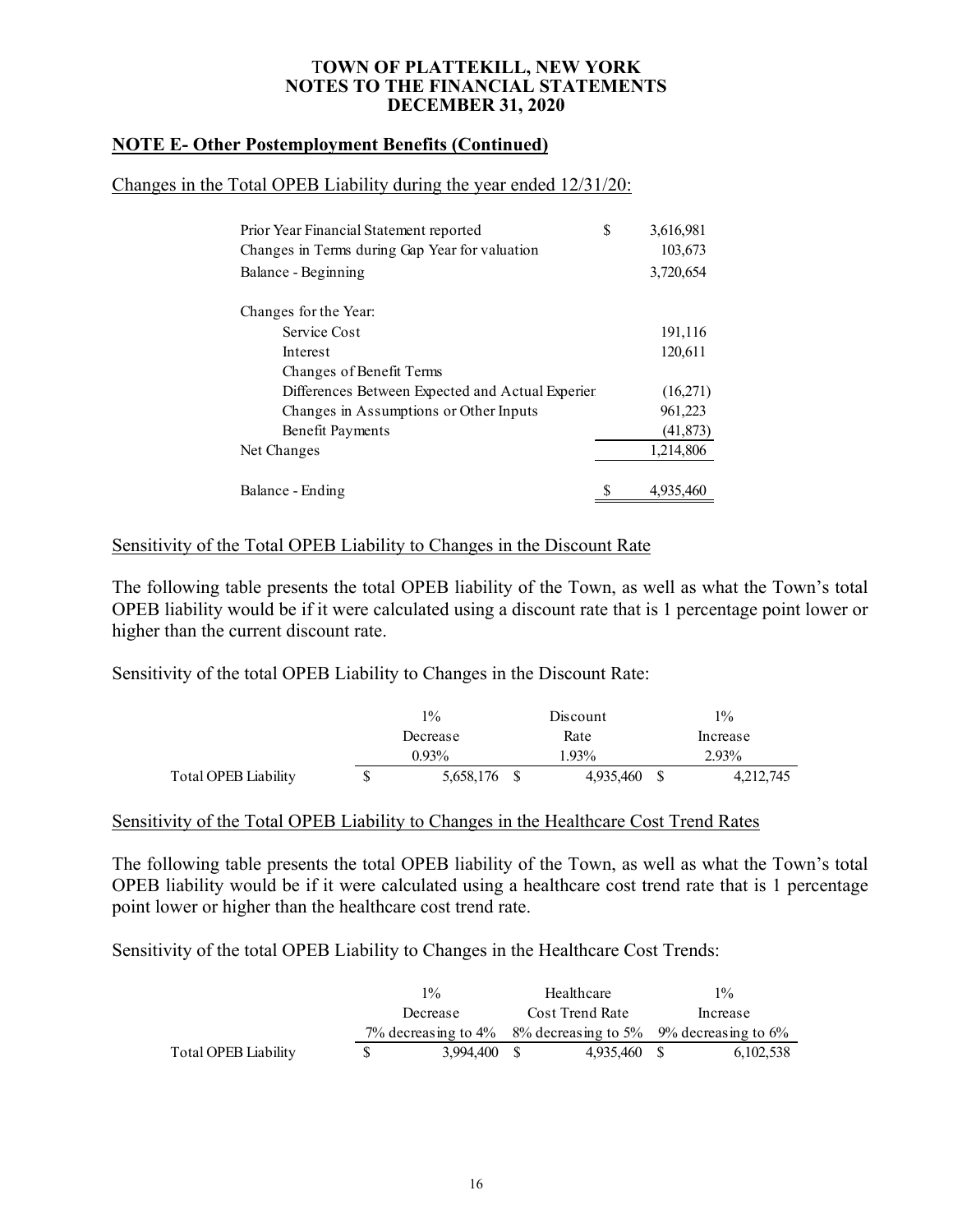### **NOTE E- Other Postemployment Benefits (Continued)**

## OPEB Expense and Deferred Outflows of Resources and Deferred Inflows of Resources Related to **OPEB**

For the year ended December 31, 2020, the Town recognized OPEB expense of \$409,102. At December 31, 2020, the Town reported the following deferred outflows of resources related to OPEB.

|                                                                                  |    | Deferred<br>Outflows of<br>Resources | Deferred<br>Outflows of<br>Resources |  |
|----------------------------------------------------------------------------------|----|--------------------------------------|--------------------------------------|--|
| Differences between expected and actual experience                               | \$ | 25,918                               | \$<br>14,644                         |  |
| Changes of Assumptions or other inputs                                           |    | 865,101                              |                                      |  |
| Net difference between projected and actual earnings of<br>OPEB plan investments |    |                                      |                                      |  |
| Total                                                                            | S  | 891,019                              | 14.644                               |  |

Town contributions subsequent to the measurement date will be recognized as a reduction of the OPEB liability in the year ended December 31, 2020. Other amounts recognized in the deferred inflows of resources related to OPEB will be recognized in the OPEB expense as follows:

| For Year Ending December 31, | Amount  |
|------------------------------|---------|
| 2021                         | 97,375  |
| 2022                         | 97,375  |
| 2023                         | 97,375  |
| 2024                         | 97,375  |
| 2025                         | 97,375  |
| 2026-2029                    | 389,500 |
|                              |         |
|                              | 876,375 |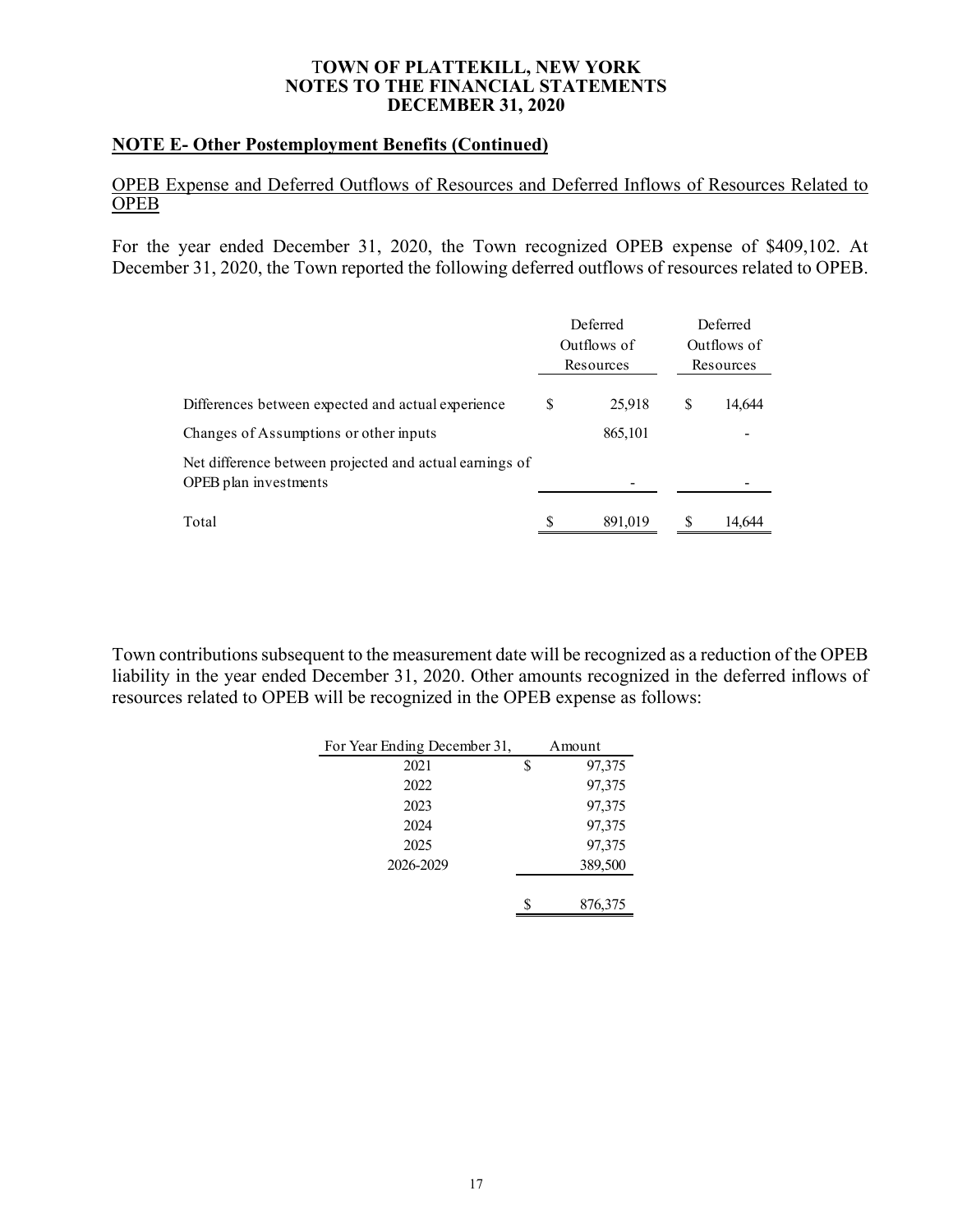## **NOTE F- Property Tax Abatements**

The Town has 1 real property tax abatement agreement entered into by the Town under Article 18-A of the real property law. These agreements provide for abatement of real property taxes in exchange for a payment in lieu of taxes (PILOT) in compliance with RPTL 412-A, Article V & XI of the Private Housing Finance Law, Title I of Article 18-A of NYS GML Exemption Policy. In accordance with these provisions, the Town of Plattekill & the Ulster County IDA grant PILOTs for various activities, such as new construction, purchasing of an existing facility, or the improvement or expansion of an existing facility.

The following provides information related to the PILOT agreement in effect for the year ended December 31, 2020:

|              |                                              | Taxable  |          |               |        |
|--------------|----------------------------------------------|----------|----------|---------------|--------|
| <u>Start</u> |                                              | Assessed | Tax      | <b>PILOT</b>  | Taxes  |
| <b>Date</b>  | Agreement                                    | Value    | Rate     | Received      | Abated |
|              | 01/01/10 Tee Bar Corp. (Rocking Horse Ranch) | 594,100  | $0.38\%$ | 1.136<br>-S – | 1.136  |

# **NOTE G -Contingencies**

### Grant Funding

The Town has received grants which are subject to audit by agencies of the State and Federal governments. Such audits may result in disallowances and a request for a return of funds to the Federal and State governments. Based on past audits, the Town administration believes disallowances, if any, will be immaterial.

### Certiorari Proceedings

Open tax certiorari cases, which claim excessive assessed values, exist with several taxpayers. Claims allowed, if any, will result in a refund of Town taxes previously collected by the Town. Any such refunds resulting from adverse settlements will be provided for when determinable.

#### Judgments and Claims

A few claims against the Town are presently pending for zoning issues and other miscellaneous matters. Although final outcome of these matters is not known at this time, management of the Town does not believe that the final settlement of these matters will have a materially adverse effect on the financial condition of the Town.

### **NOTE H - Subsequent Events**

Management has evaluated subsequent events for disclosure and/or recognition in the financial statements through the date that the financial statements were available to be issued, which date is April 30, 2021.